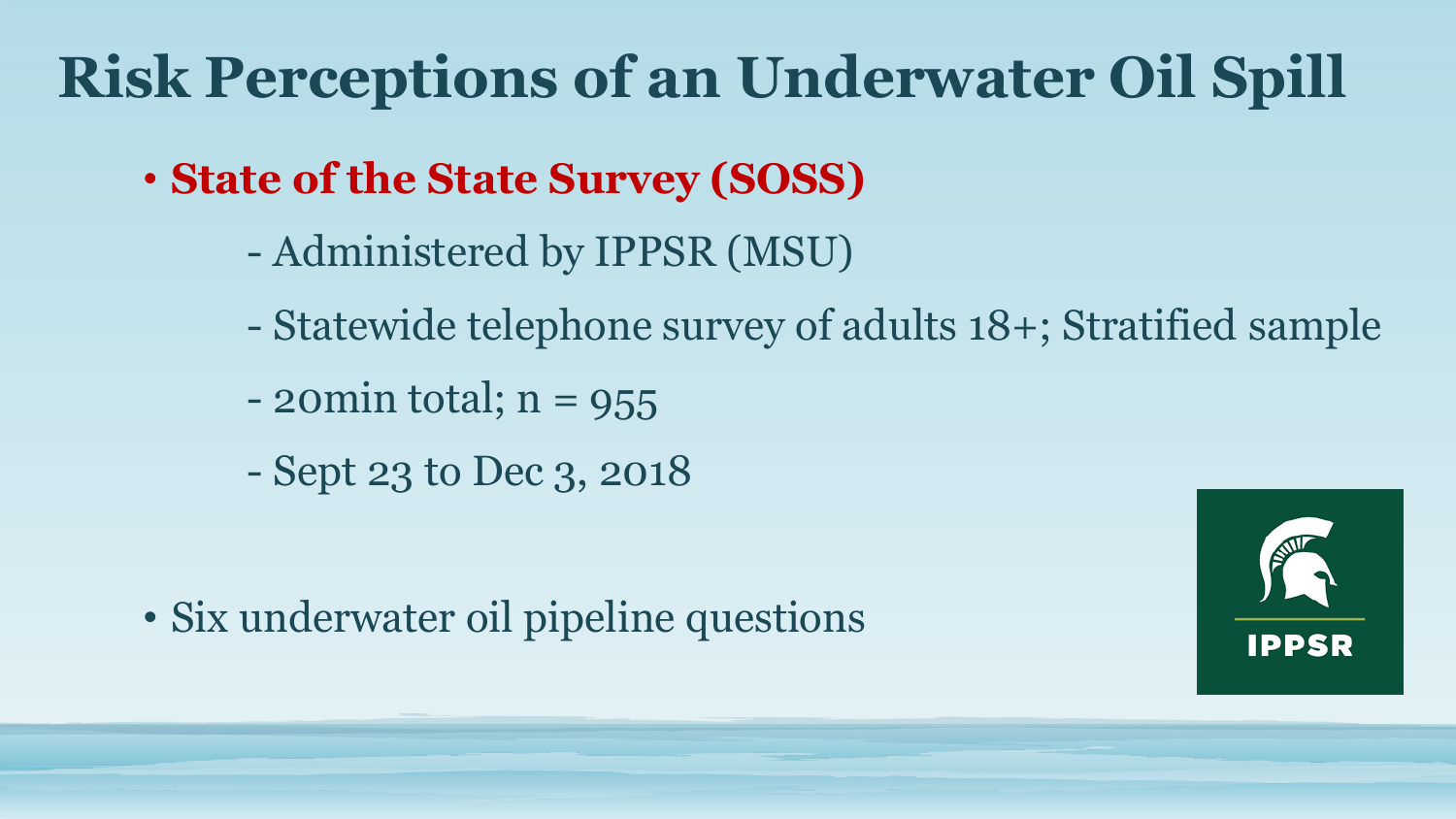## Are MI residents aware of Line 5?

### **Yes. 60% of Michigan residents are aware of the Line 5 pipeline.**

• *Question text: Are you aware of Line 5, the underwater oil pipeline in the Straits of Mackinac?* Fig 1. Respondents' Awareness of Line 5

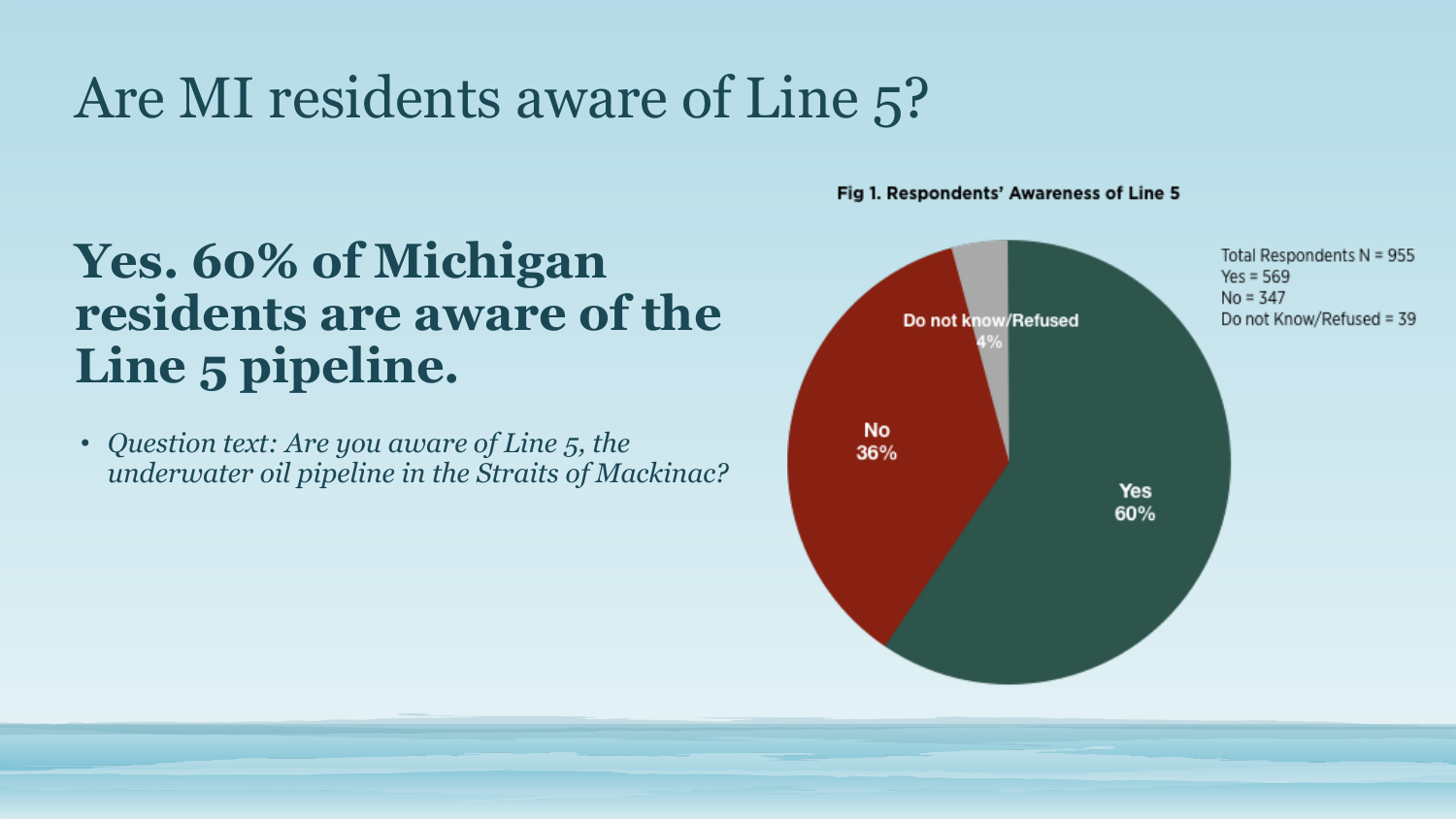## Level of Knowledge

• *Over one-third (36%)* **of Michigan residents report being at least moderately knowledgeable about matters regarding Line 5** 

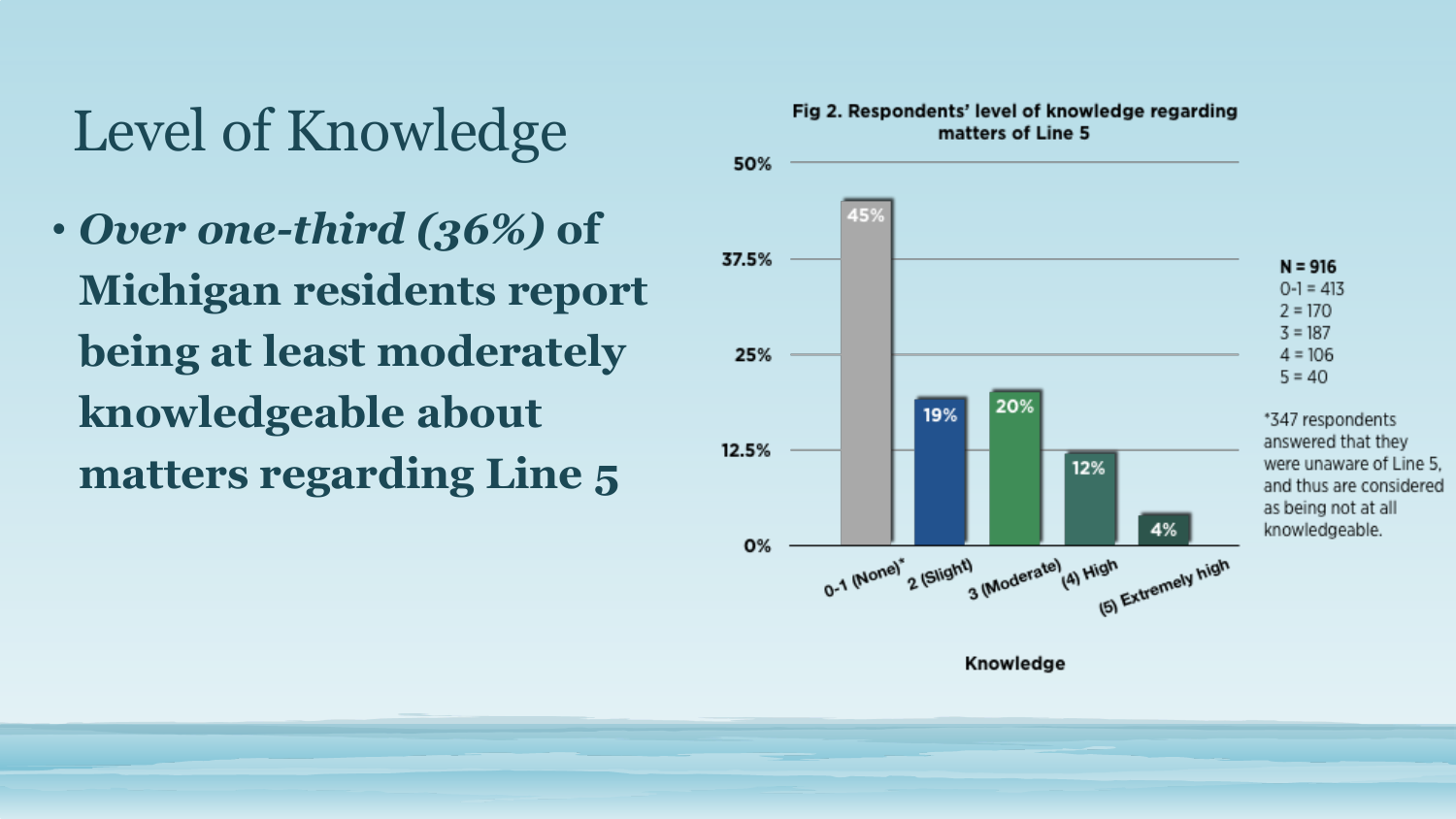#### **Level of concern regarding Line 5 spilling oil into the Straits of Mackinac**

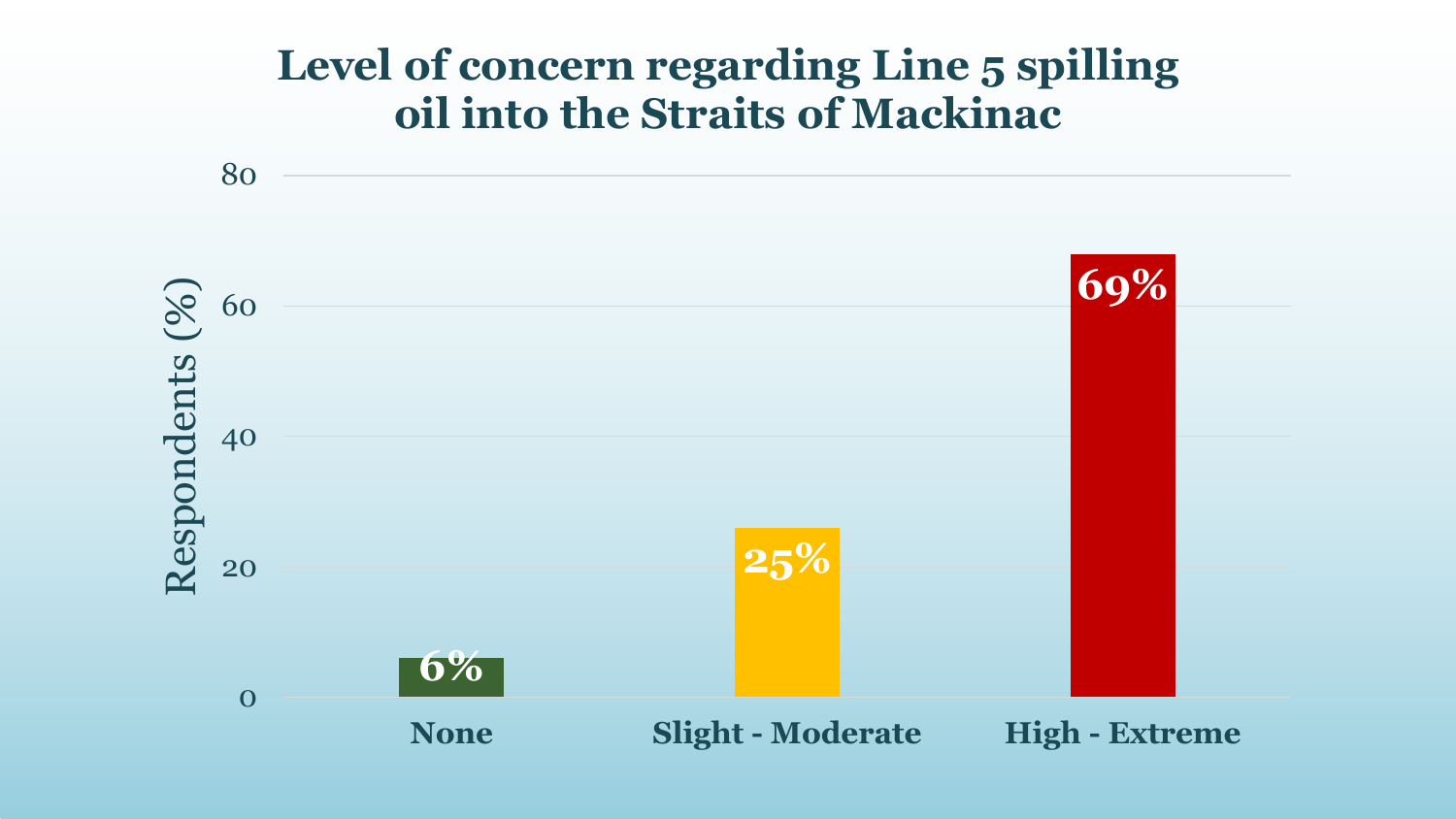#### **Level of concern if a spill occurred when the Straits are covered in ice vs. when waters are open**

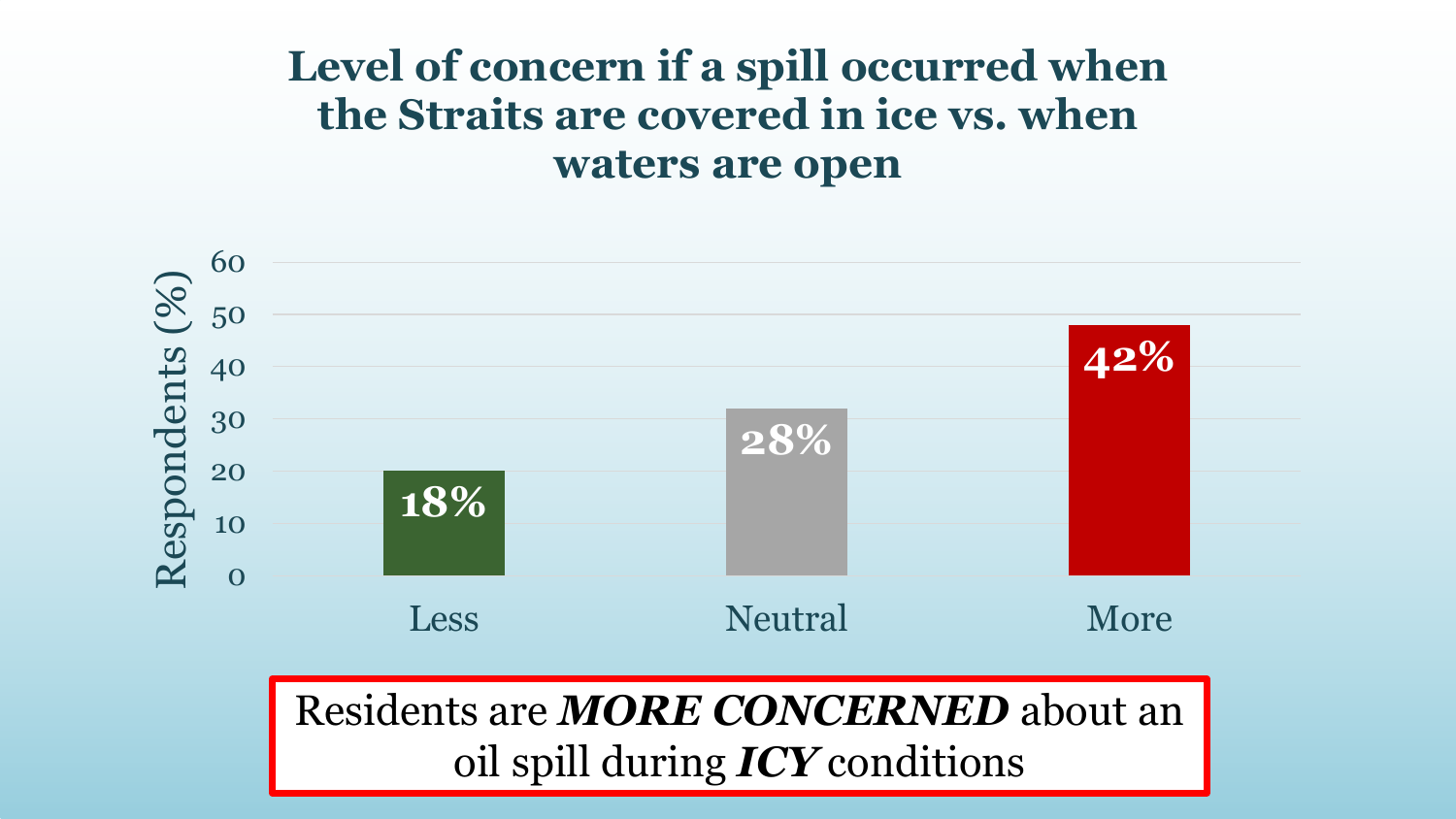#### **'The environmental risk associated with Line 5 is worth the economic benefit it provides'**

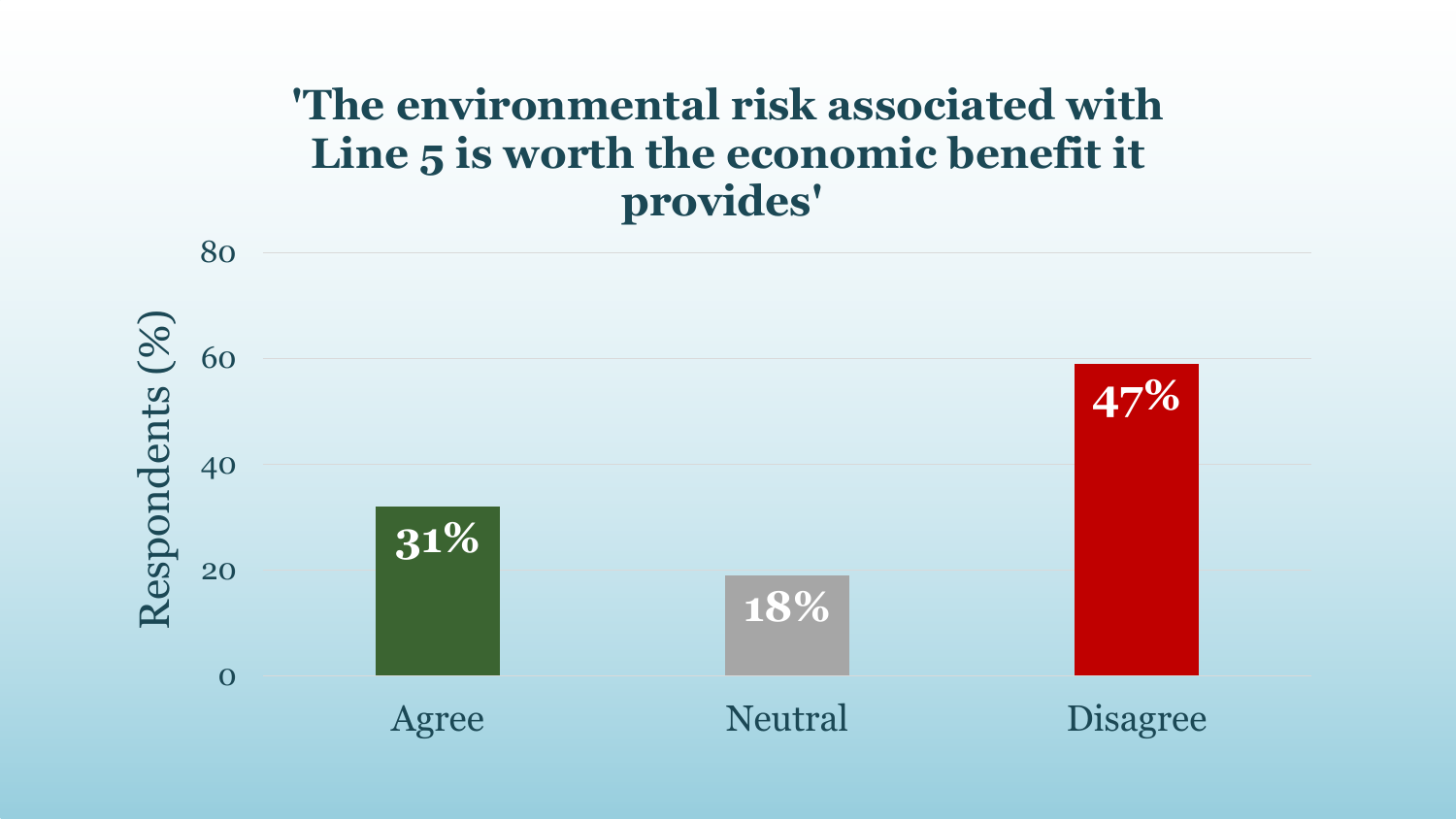#### **Environmental Risk & Economic Benefit by Political Party**

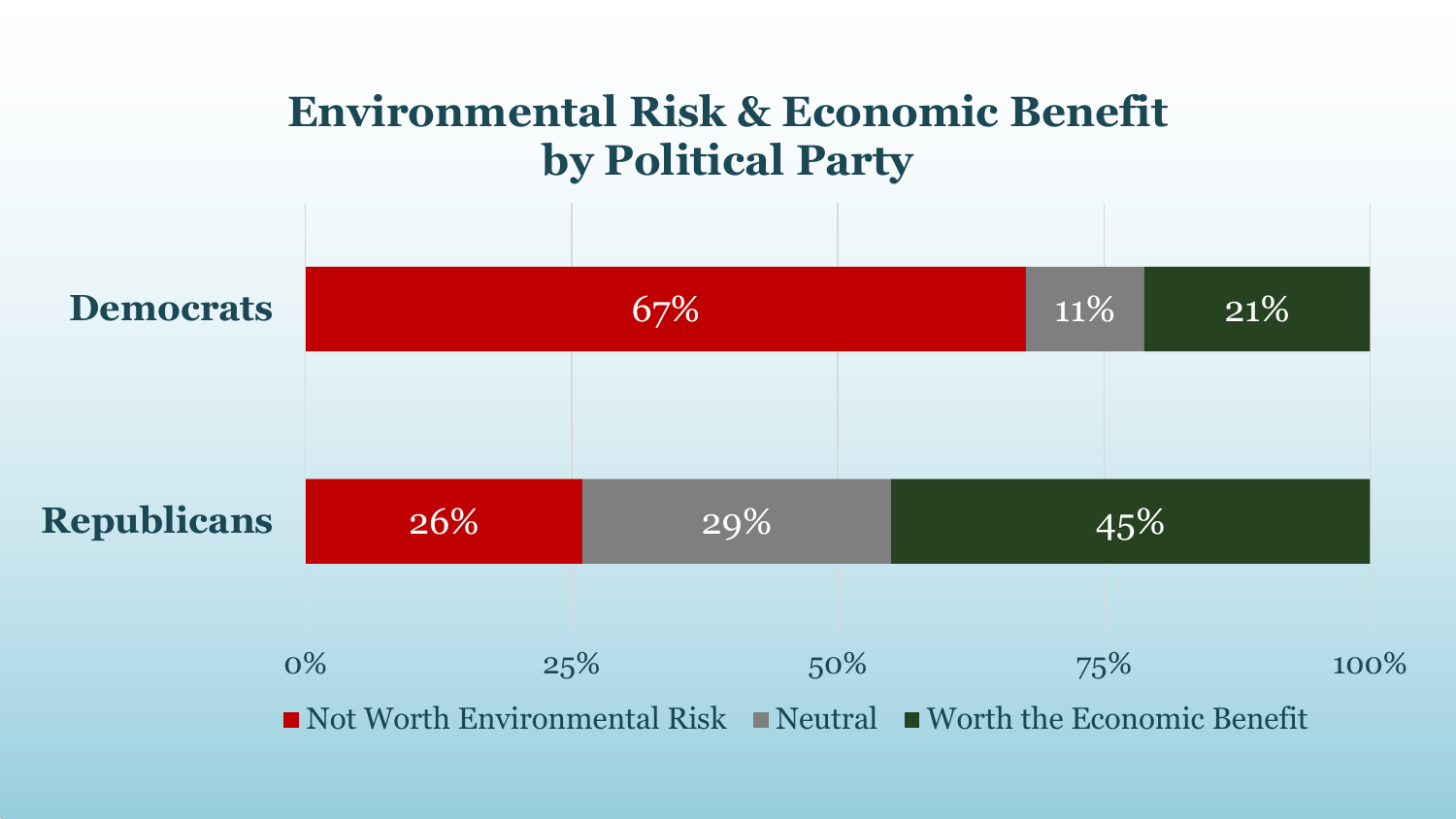#### **Should Line 5 be...**

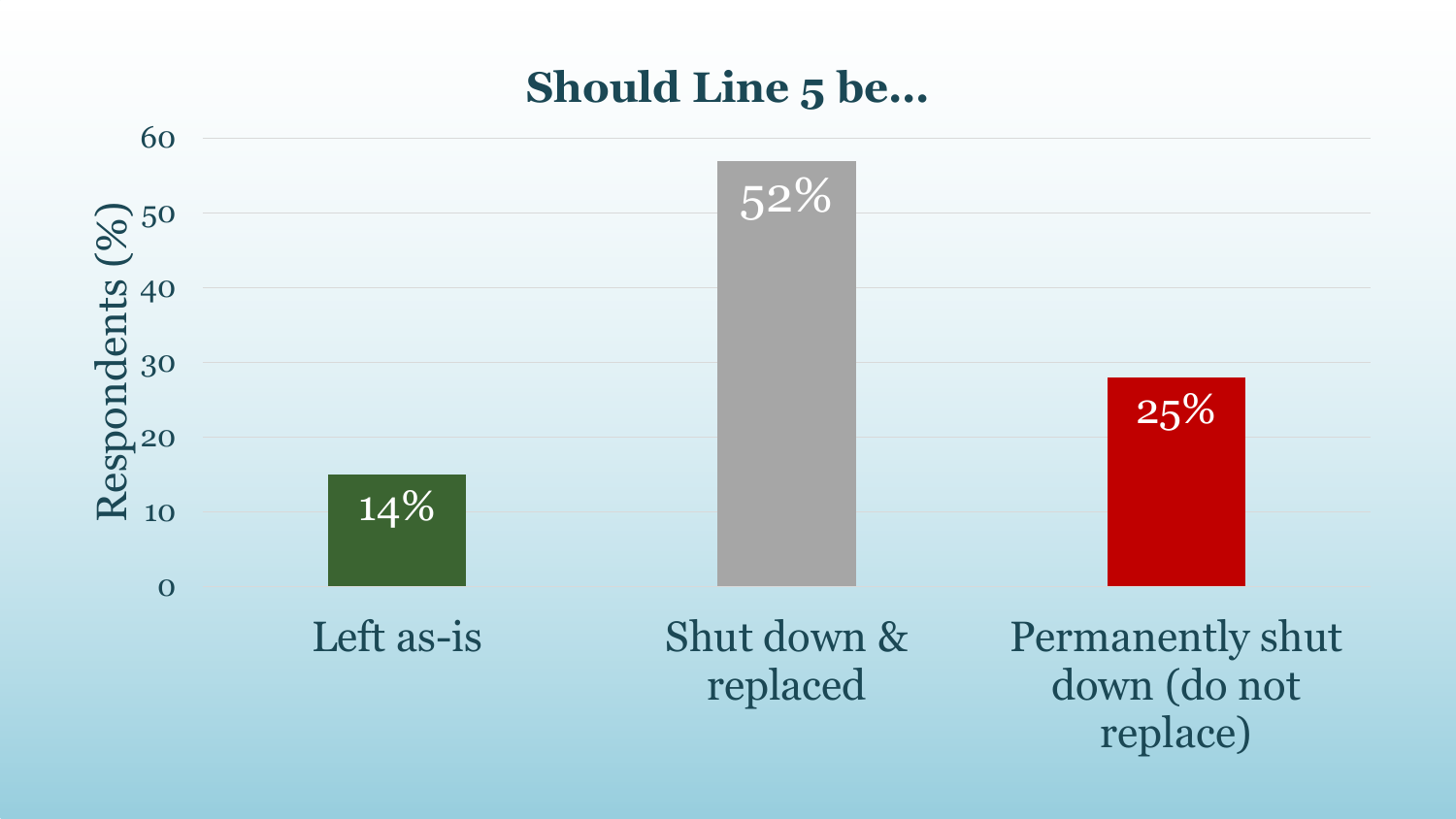#### **What to do with Line 5 by Political Party**



Majority of *BOTH* Democrats & Republicans want Line 5 shut down & replaced